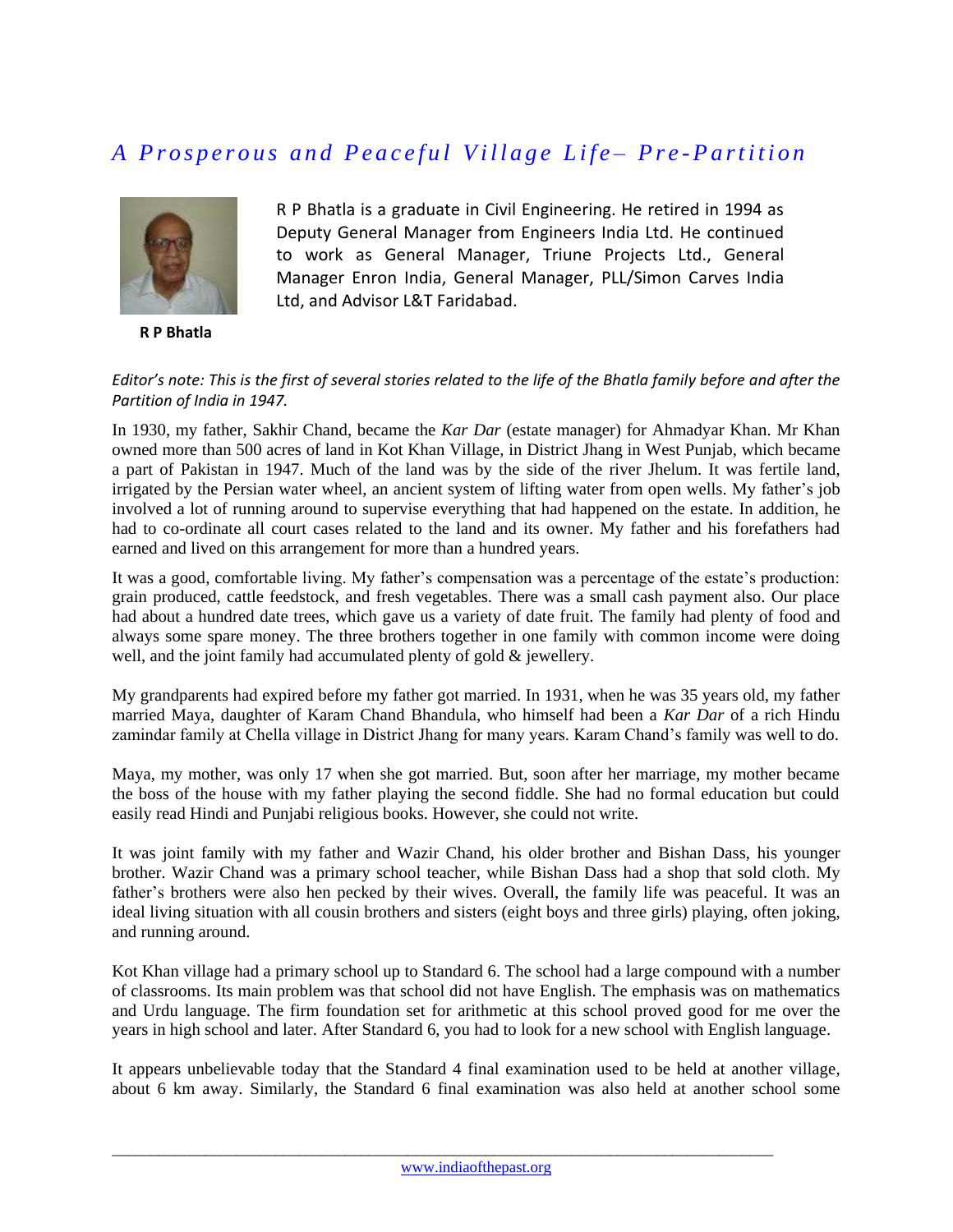distance away. The young students had to walk a long distance to appear for the test and tread back same day.

In Standard 6, when the final examination's date was approaching, the school used to arrange special classes in the school premises at night. The students were required to sleep at school. The school headmaster, Mr Elahi Bakhash, was a highly motivated teacher who used to keep track of his good students. One of his sons was also a teacher at the school.

When World War II ended in 1945, the school celebrated it and *Ladoos* distributed to all students, with a holiday the following day. People hoped that the end of the war would mean a return to normal life. For example, before the war, wheat was available at 5-7 kg per rupee. During the war, the price more than tripled to 1.5 kg per rupee.

I remember going with my family on foot or bicycles to village Chella, about 5 km away, to see Ramlila, which was regularly celebrated every year. There used to be a *Mela* at village Massan at Dusserah time, when all Hindus would get together every year, stay there for 3-4 days to perform any religious ceremononies. Massan, on the right bank of river Chenab, was famous for its temples. Even political parties would hold meetings at this location and state their viewpoints. On Baisakhi day  $(13<sup>th</sup>$  April) every year, most Hindus would go to river Jhelum, about 1.5 km away, to bathe in it.

Kabadi was a very popular game at Kot Khan. There would be matches between college going students and the local rustics. Another local game was *Guli danda*, which we played in the clean and hard ground east of village Kot Khan. Most of the boys participated in this game, which involved a lot of running around.

My *tauji* (father's older brother), Wazir Chand, died at a relatively young age s of about 46 years. He was remembered for his kind and generous approach as the oldest male member and head of the family. Soon after her husband's death, our *taiji* (tauji's wife) wanted the joint family to be divided, with each of the three brothers getting his due share. Her main concern was that she wanted to be sure that she would get and receive her ornaments and her share of the family's cash, which she wanted to invest in her sons' education. She had three sons. The oldest son was studying in DAV College, Lahore, and other two sons were studying in a high school at Adhiwal, which was half way between Jhang and Meghiana towns.

My *taiji* got the old house in which the joint family had lived. Two new identical houses were constructed side by side for my father and his younger brother, and we shifted to the new houses after the family split. We had a common compound in this newly constructed house. There were some tensions when the young boys would intrude into each other's space. The family ladies would often crib and argue, but I never observed any shouting by the men or the cousins. We had a very cordial relationship with our cousins throughout.

In those times, in our community, the girls were given education in temples, without any formal school education. This was the case for my sister in Kot Khan, though she did attend a formal school soon after Partition, and earned her Matric (Standard 10) degree.

Our relations with Muslims were generally peaceful. There were no untoward incidents except some theft of a cow or a buffalo. During World War II days there was some politics creeping in the village life. Some sort of compromise would be made as to who would become the village's *Numberdar* (senior officer).

Hindu and Muslim marriages were celebrated separately. However, a few selected persons were invited to Muslim marriages. Since we were close to the Khan family, we were always invited to their weddings.